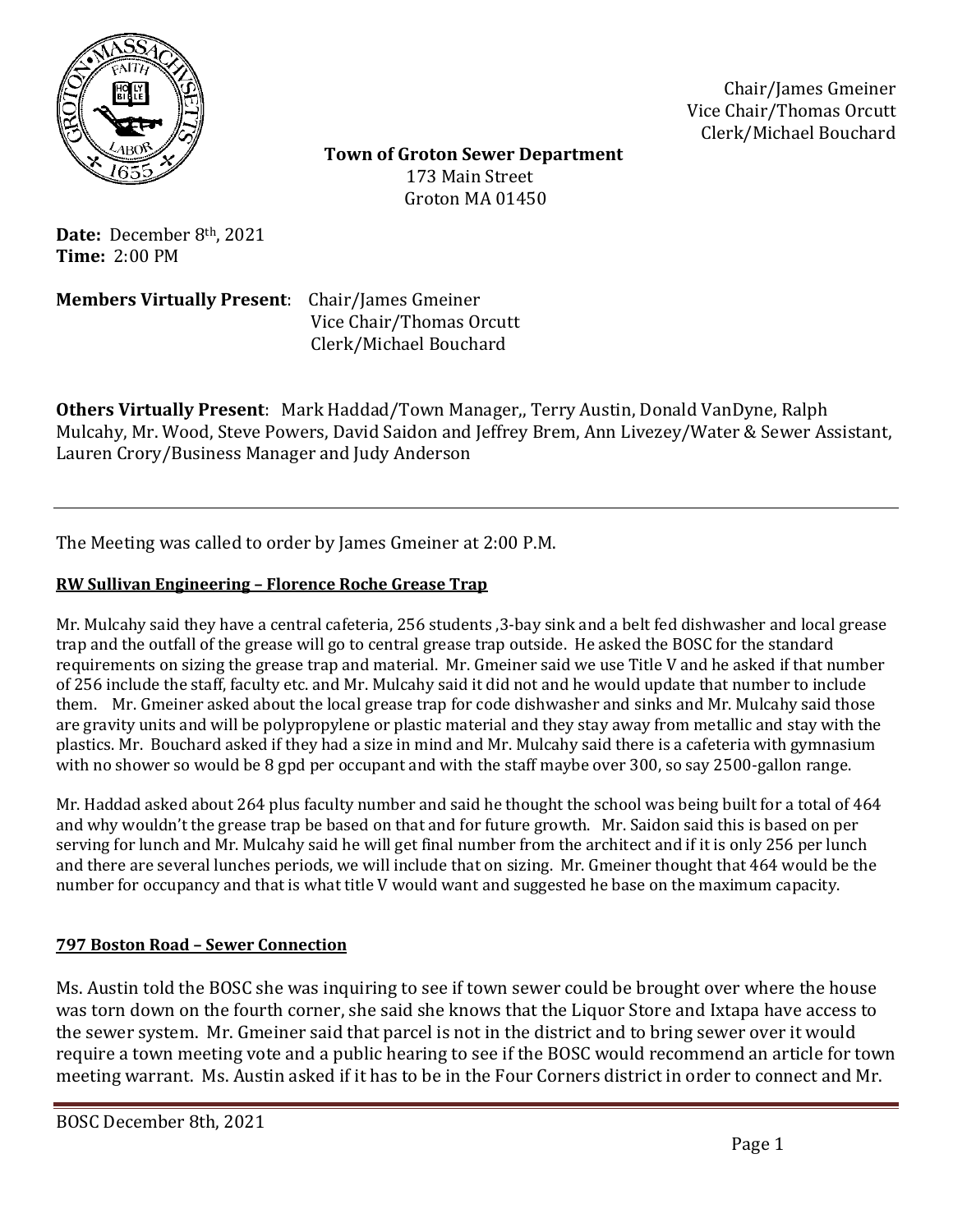Gmeiner replied "yes". Mr. Gmeiner said there is a defined district for the Four Corners and the Center District gets discharge to Pepperell and Four Corners goes to Ayer. Ms. Austin asked that an overlay district map be sent to her for review. She also asked if there was a sewer moratorium at this time and Mr. Gmeiner replied "not for this district". Mr. Orcutt said we do have a map showing the defined district and we can send over. Mr. Orcutt also said there is a procedural process to add properties to the sewer district that not part of the Lost Lake sewer area and is done through the water management act and the inter basin transfer. So, we would need permission from Boston to add parcels that are outside what was already approved. Mr. Gmeiner said this district involves interbasin transfers and means when water is pumped over from one basin and treated at another. He said this was part of a grant process and we had to get permission from the state. Mr. Gmeiner said approval from DEP would be required too if we were to expand the district. Ms. Austin asked the cost to go through the procedure and Mr. Gmeiner said it would depend on Title V demand. Ms. Austin said it is zoned residential but feels it could be better used and maybe rezoned, but that would depend on the approval of sewer connection.

Mr. Orcutt said we would need to know for the town meeting vote and to get approval from Boston. We would need that information and the plan to proceed. Mr. Orcutt said there would be advertising costs and consulting fees and Mr. Gmeiner added plan review and connection fee's which it \$8,600.00 per dwelling unit up to three bedrooms.

Ms. Austin asked what capacity was at in that district and Mr. Gmeiner said roughly 12k gallons left at this time. She asked what would be needed and Mr. Gmeiner said we go by Title V and it would be 110gpd/per bedroom with 3-bedroom minimum as far as the fee's go.

# **468 Main Street – Sewer Connection**

Mr. Brem said he bought 468-478 Main Street and the property up in the back Taylor Road, total 3 properties on 7 acres. Two out of the three are in the Center District (2) commercial properties are out on Main Street and the parcel in the back is not in the District and is 1.5 acres. He said he spoke to Mr. Amaral the owner of the Deluxe property and said he knows there was an old restaurant at 468 Main which will be torn down and 478 is a two family and was not sure what was connected to the sewer and if the restaurant was.

Mr. Gmeiner said the parcel in the back is not in the district and is considered residential and the other two parcels are zoned general business. He said you would need town meeting vote to get in district and we have a procedure. Mr. Brem said he did find this information online and has reviewed the procedure. Mr. Gmeiner said we are bumping up our limits and as far as the infrastructure goes we can make some upgrades to the Nod Road pump station and probably accommodate the flows for Deluxe and that would put us close to our limit. After that we are looking at 4-6 million in upgrades to the pipes going to Pepperell, which we are not eager to do. Mr. Brem said he is looking at 3600/gpd 24- senior housing units 2-bedrooms @ 150/gpd. Mr. Gmeiner said we are going to get an I&I study to see what we can recover and the last time we did recover some capacity. We also have the possibility of funds coming our way which would make this study feasible , but they may require you and the owners of Deluxe to share in some of these costs. Mr. Gmeiner said 24-untis would be 24 x \$6,000.00 for the connection fee. Mr. Brem said would there be some credit for existing properties. Mr. Gmeiner said he does not think the restaurant was ever connected to town sewer, but a credit may be due for the other properties.

Mr. Brem said he would like to proceed for the Town Meeting in the spring. Mr. Orcutt said the warrant will open sometime in January and Mr. Orcutt said we can put a place holder in.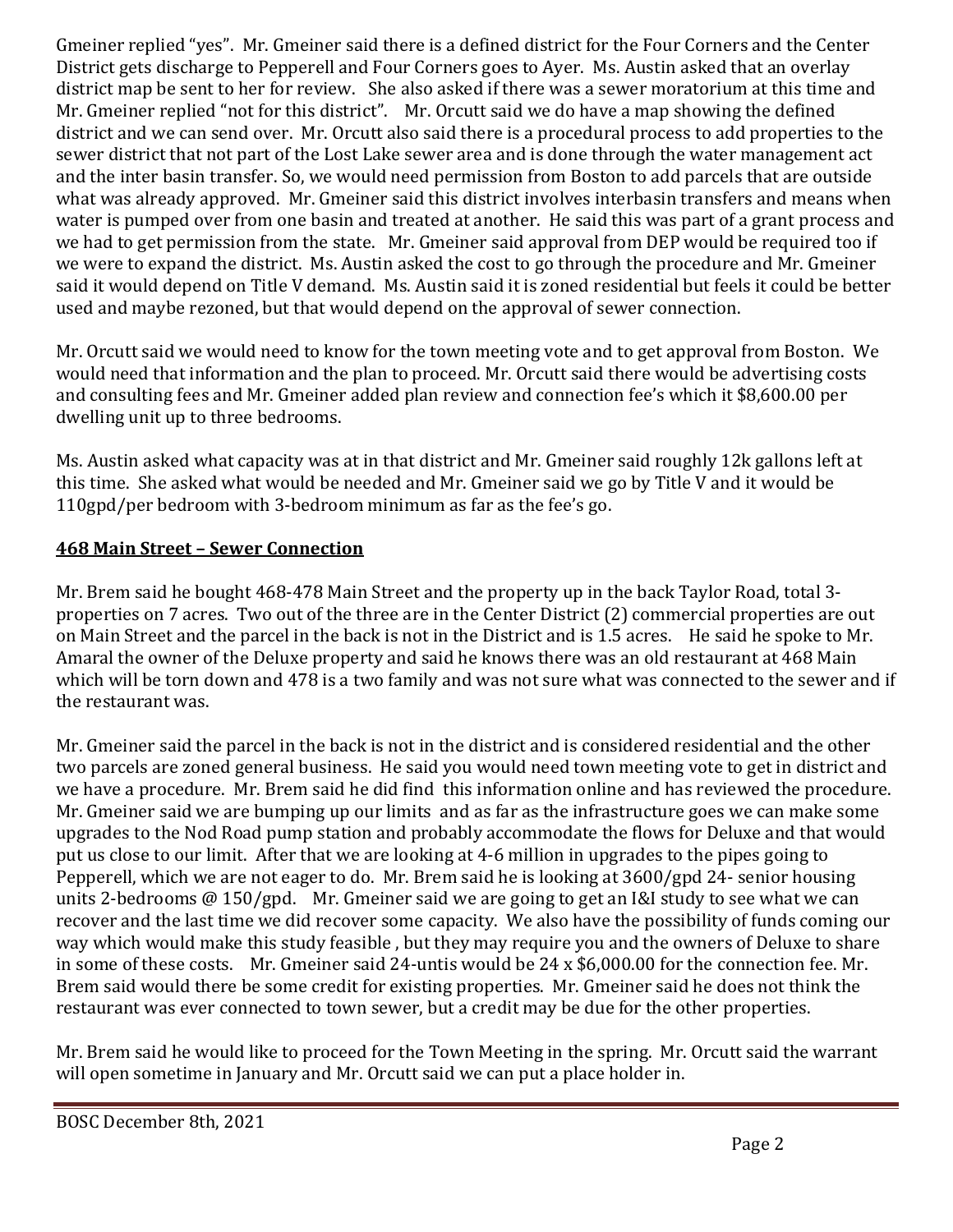# **45 West Street – Sewer Connection**

Mr. Gmeiner asked if the owner has inquired about the drainlayers and Ms. Livezey replied "yes" the information was sent.

## **Review I&I Study**

Mr. Gmeiner asked if Mr. Haddad signed off on the I&I study. Mr. Orcutt said he would pass on to Mr. Haddad and Ms. Dufresne. Mr. Bouchard mentioned there may be more funds available to sewer and thinks it was up to \$650K.

## **Pepperell IMA**

Mr. Gmeiner suggested we meet the following week at 2:30

## **Review Nod Road Pump Station and Evaluation**

No discussion at this time

# **Groton Hill Music – Plan Review/Construction Discussion**

No discussion at this time

## **227 Boston Road/Lindemer – Sewer Connection Update**

No discussion at this time

## **Florence Roche Capacity**

Mr. Gmeiner asked this be removed from the agenda

## **Discussion of Proposed Sewer Commission Web Site**

No updates at this time

## **Sewer District Map Approval**

**Mr. Orcutt made a motion to approve the add the revised GIS maps for the Four Corner Sewer District and the Center Sewer District to the Sewer Commission Website Mr. Bouchard seconded and the motion passed unanimously. Roll Call: Gmeiner-Aye, Orcutt-Aye and Bouchard-Aye**

## **FY22 & FY23 Budget**

No discussion at this time

# **Other Business: Bills Minutes Etc.**